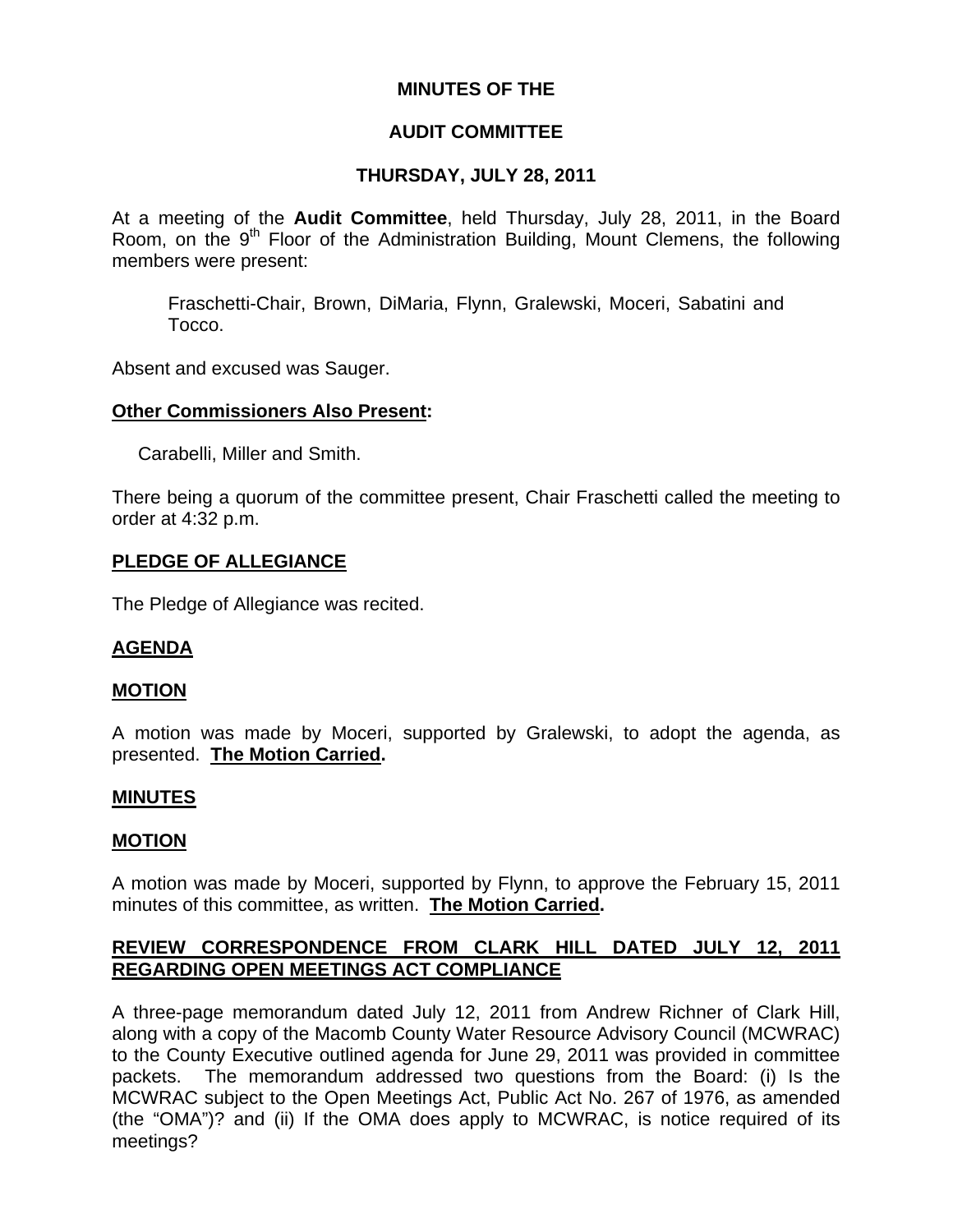Chair Fraschetti noted that both legal opinions differ. He further noted that Andrew Richner was not available to attend this meeting.

Commissioner Brown asked George Brumbaugh to provide a summary of his written opinion.

George Brumbaugh overviewed his two-page written legal opinion.

Commissioner Brown asked if the County Executive, being a single person, is exempt from the OMA for anything he does. George Brumbaugh replied, yes. Commissioner Brown made an inquiry -- even if it relates to policy matters, the County Executive is exempt and can create any body he wants and they are exempt from the OMA. George Brumbaugh replied, as an advisory body to the County Executive, yes.

Chair Fraschetti informed commissioners that Chair Vosburg was able to make contact with Representative Andrea LaFontaine who is willing to submit the two legal opinions to the Attorney General to render an official opinion.

Commissioner Moceri suggested forwarding a copy of the two opinions to all members of the Macomb County delegation to keep them informed.

After discussion, the following motion was placed on the floor:

# **COMMITTEE RECOMMENDATION – MOTION**

A MOTION WAS MADE BY GRALEWSKI, SUPPORTED BY DiMARIA, TO RECOMMEND THAT THE BOARD OF COMMISSIONERS FORWARD THE TWO OPINIONS REGARDING THE OPEN MEETINGS ACT (ONE FROM CLARK HILL DATED JULY 12, 2011 AND THE OTHER FROM GEORGE BRUMBAUGH DATED JULY 25, 2011) TO REPRESENTATIVE ANDREA LaFONTAINE AND REQUEST THAT SHE FORWARD IT TO THE ATTORNEY GENERAL TO RENDER AN OFFICIAL OPINION. FURTHER, A COPY OF THE TWO OPINIONS WILL BE FORWARDED TO ALL MEMBERS OF THE MACOMB COUNTY DELEGATION IN LANSING. FURTHER, A COPY OF THIS BOARD OF COMMISSIONERS' ACTION IS DIRECTED TO BE DELIVERED FORTHWITH TO THE OFFICE OF THE COUNTY EXECUTIVE. **THE MOTION CARRIED.** 

# **APPROVE OR REJECT SENDING A LETTER TO COUNTY EXECUTIVE MARK HACKEL REQUIRING COMPLIANCE OF SECTION 12.1 OF THE COUNTY CHARTER**